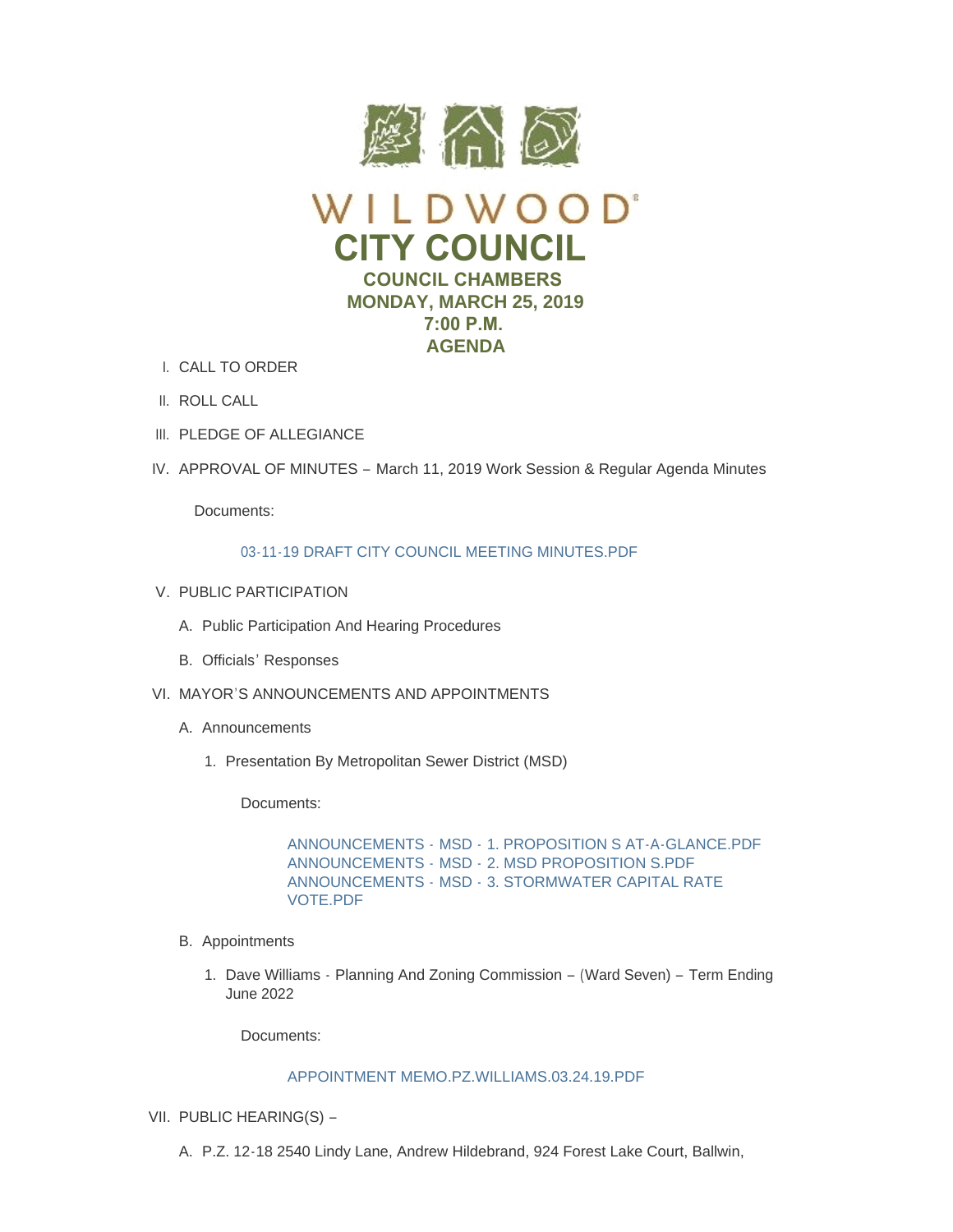## Missouri 63021

A request for a change in zoning from the NU Non-Urban Residence District to the R-3 10,000 square foot Residence District upon a property that is 0.39 acres in size, which is located on the east side of Lindy Lane, north of Manchester Road (Locator Number: 24V530131/Street Address: 2540 Lindy Lane). The subject property is designated 'Neighborhood Edge' District under the current Town Center Regulating Plan. Proposed Use: One (1) single family dwelling on the existing non-conforming lot. (Ward - Eight)

Documents:

## PUBLIC HEARING - [P.Z. 12-18 2540 LINDY LANE.PDF](https://www.cityofwildwood.com/AgendaCenter/ViewFile/Item/19549?fileID=25735)

# VIII. LEGISLATION

- UNFINISHED BUSINESS A.
	- BILL #2450 1.

AN ORDINANCE BY THE CITY COUNCIL OF THE CITY OF WILDWOOD, MISSOURI AUTHORIZING THE MAYOR OF THE CITY OF WILDWOOD, MISSOURI TO ACCEPT AN AREA OF EXCESS RIGHT-OF-WAY FROM THE MISSOURI HIGHWAYS AND TRANSPORTATION COMMISSION, WHICH IS SITUATED AT THE INTERSECTION OF TAYLOR ROAD AND STATE ROUTE 100, FOR PUBLIC USE PURPOSES BY THIS COMMUNITY. *Recommended by the Departments of Planning and Public Works*  (Second Reading) (Ward – Five) Direct Budgetary Impact: Nominal

Documents:

# [BILL 2450.PDF](https://www.cityofwildwood.com/AgendaCenter/ViewFile/Item/19552?fileID=25736)

BILL #2451 2.

AN ORDINANCE BY THE CITY COUNCIL OF THE CITY OF WILDWOOD GRANTING APPROVAL OF A REPLACEMENT DEPOSIT AGREEMENT FOR THE "*OLD STATE PLACE*" SUBDIVISION [PLAT BOOK 363; PAGE 191-192]; AN EIGHT (8) LOT RESIDENTIAL DEVELOPMENT LOCATED UPON AN APPROXIMATELY SIX (6) ACRE TRACT OF LAND THAT IS CONTAINED IN SECTION 7, TOWNSHIP 44 NORTH, RANGE 4 EAST, CITY OF WILDWOOD, ST. LOUIS COUNTY, MISSOURI AND, MORE SPECIFICALLY, SITUATED ON THE NORTH SIDE OF OLD STATE ROAD, WEST OF RIDGE ROAD, FOR THE PURPOSES OF ALLOWING THE DEVELOPER ADDITIONAL TIME TO COMPLETE REQUIRED IMPROVEMENTS ASSOCIATED WITH THE PROJECT. *Recommended by the Department of Planning* (Second Reading) (Ward – Seven) Direct Budgetary Impact: None

Documents:

#### [BILL 2451.PDF](https://www.cityofwildwood.com/AgendaCenter/ViewFile/Item/19553?fileID=25737)

BILL #2452 3.

AN ORDINANCE BY THE CITY COUNCIL OF THE CITY OF WILDWOOD, MISSOURI AUTHORIZING THE DIVISION OF EIGHTY (80) ACRE TRACT OF LAND, ADDRESSED AS 4452 FOX CREEK ROAD [LOCATOR NUMBER 27Y240023], WHICH IS LOCATED IN THE SOUTH HALF OF THE NORTHWEST QUARTER OF SECTION 29, TOWNSHIP 44 NORTH, RANGE 3 EAST, CITY OF WILDWOOD, ST. LOUIS COUNTY, MISSOURI, AND MORE SPECIFICALLY SITUATED ON THE EAST SIDE OF FOX CREEK ROAD, SOUTH OF STATE ROUTE 100, FOR THE PURPOSES OF SUBDIVIDING IT INTO TWO (2)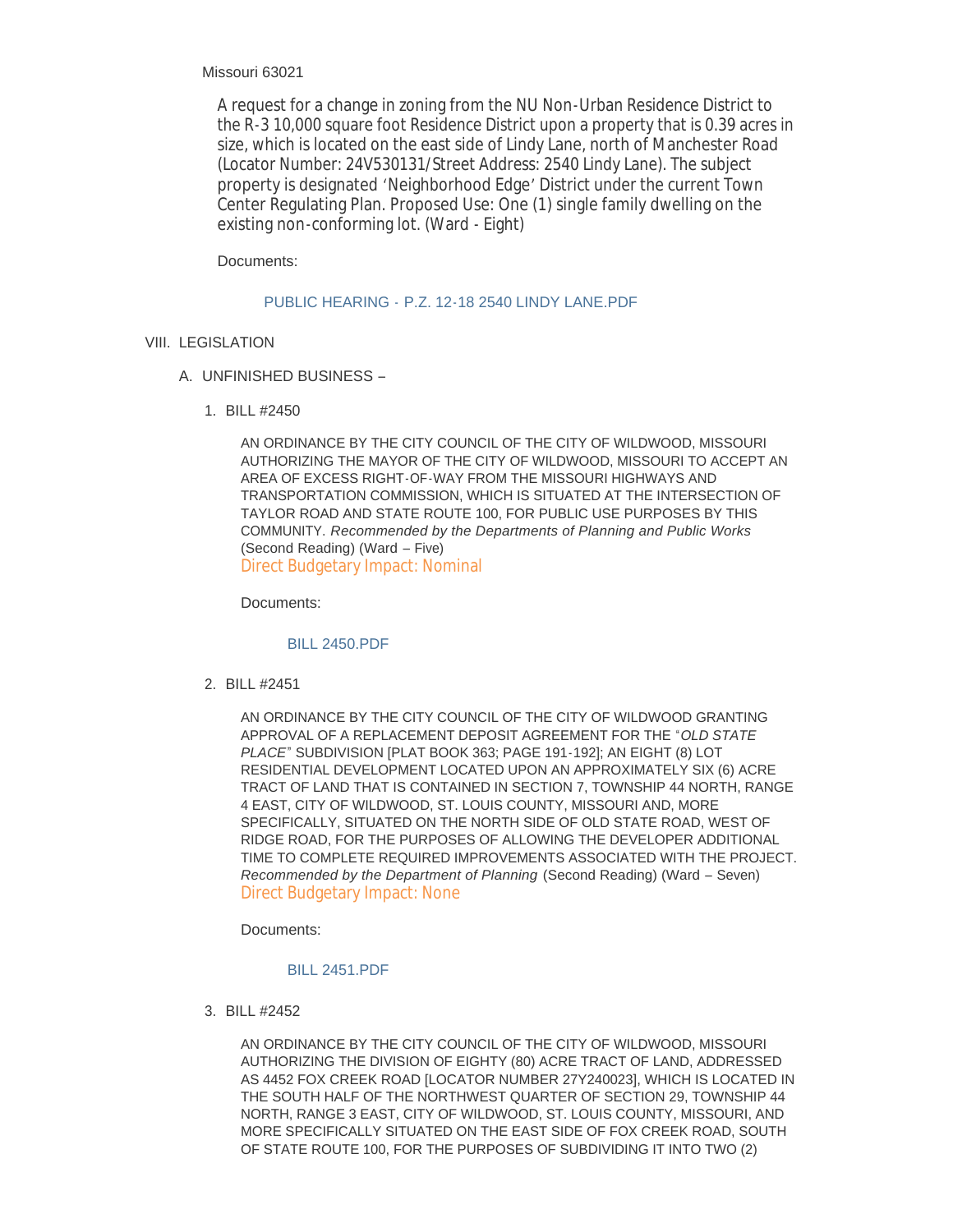PARCELS OF GROUND, HEREAFTER TO BE KNOWN AS LOTS 1 AND 2 OF CIRCLE G RANCH, WITH THE SIZES OF THE RESULTANT PROPERTIES BEING 70.363 ACRES AND 10.145 ACRES IN AREA. *Recommended by the Department of Planning* (Second Reading) (Ward – Six)

Direct Budgetary Impact: None

Documents:

## [BILL 2452.PDF](https://www.cityofwildwood.com/AgendaCenter/ViewFile/Item/19554?fileID=25738)

BILL #2454 4.

AN ORDINANCE OF THE CITY OF WILDWOOD, MISSOURI, PROVIDING FOR THE COMPENSATION OF THE OFFICES OF MUNICIPAL JUDGE, PROSECUTING ATTORNEY, CITY TREASURER AND CITY MARSHALL. *Recommended by the Admin / Public Works Committee* (Second Reading) (Wards – All) Direct Budgetary Impact: TBD

Documents:

### [BILL 2454.PDF](https://www.cityofwildwood.com/AgendaCenter/ViewFile/Item/19555?fileID=25739)

- B. NEW BUSINESS
	- BILL #2456 1.

AN ORDINANCE BY THE CITY COUNCIL OF THE CITY OF WILDWOOD, MISSOURI AUTHORIZING CHANGES TO THE REGULATIONS THAT GOVERN CERTAIN TYPES OF SIGNS BY AMENDING CHAPTER 415.420 SIGN REGULATIONS FOR ALL "C" AND "M" DISTRICTS, SECTION B. (8.), BY ADDING NEW LANGUAGE TO IT, ALONG WITH DELETING CHAPTER 415.440 TEMPORARY SIGNS, SECTION F., AND REPLACING SUCH WITH A NEW SECTION F. AND ADDING A NEW SECTION G., TO BE EFFECTIVE IN MULTIPLE ZONING DISTRICT DESIGNATIONS OF THE CITY OF WILDWOOD, MISSOURI, WHICH WILL ADDRESS CURRENT APPLICATION INCONSISTENCIES AND IMPROVE THE ENFORCEMENT OF THE SAME, ALL BEING CONSISTENT WITH THE RECOMMENDATION OF THE PLANNING AND ZONING COMMISSION IN ITS REPORT DATED MARCH 4, 2019. *Recommended by the Planning and Zoning Commission* (First Reading) (Wards – All) Direct Budgetary Impact: None

Documents:

# [BILL 2456.PDF](https://www.cityofwildwood.com/AgendaCenter/ViewFile/Item/19557?fileID=25740)

BILL #2457 2.

AN ORDINANCE BY THE CITY COUNCIL OF THE CITY OF WILDWOOD, MISSOURI AUTHORIZING THE MAYOR OF THE CITY OF WILDWOOD, MISSOURI TO EXECUTE ANY AND ALL NECESSARY AGREEMENTS FOR THE ACCEPTANCE OF THE LIVESCAN FINGERPRINT WORKSTATION FOR THE WILDWOOD PRECINCT OF THE ST. LOUIS COUNTY POLICE DEPARTMENT, WHICH WILL THEN BECOME A PART OF THIS COMMUNITY'S ANNUAL SERVICE CONTRACT WITH SAME. *Recommended by the Board of Public Safety* (First Reading) (Wards – All) Direct Budgetary Impact: \$7,200.00 per year

Documents:

# [BILL 2457.PDF](https://www.cityofwildwood.com/AgendaCenter/ViewFile/Item/19558?fileID=25741)

BILL #2458 3.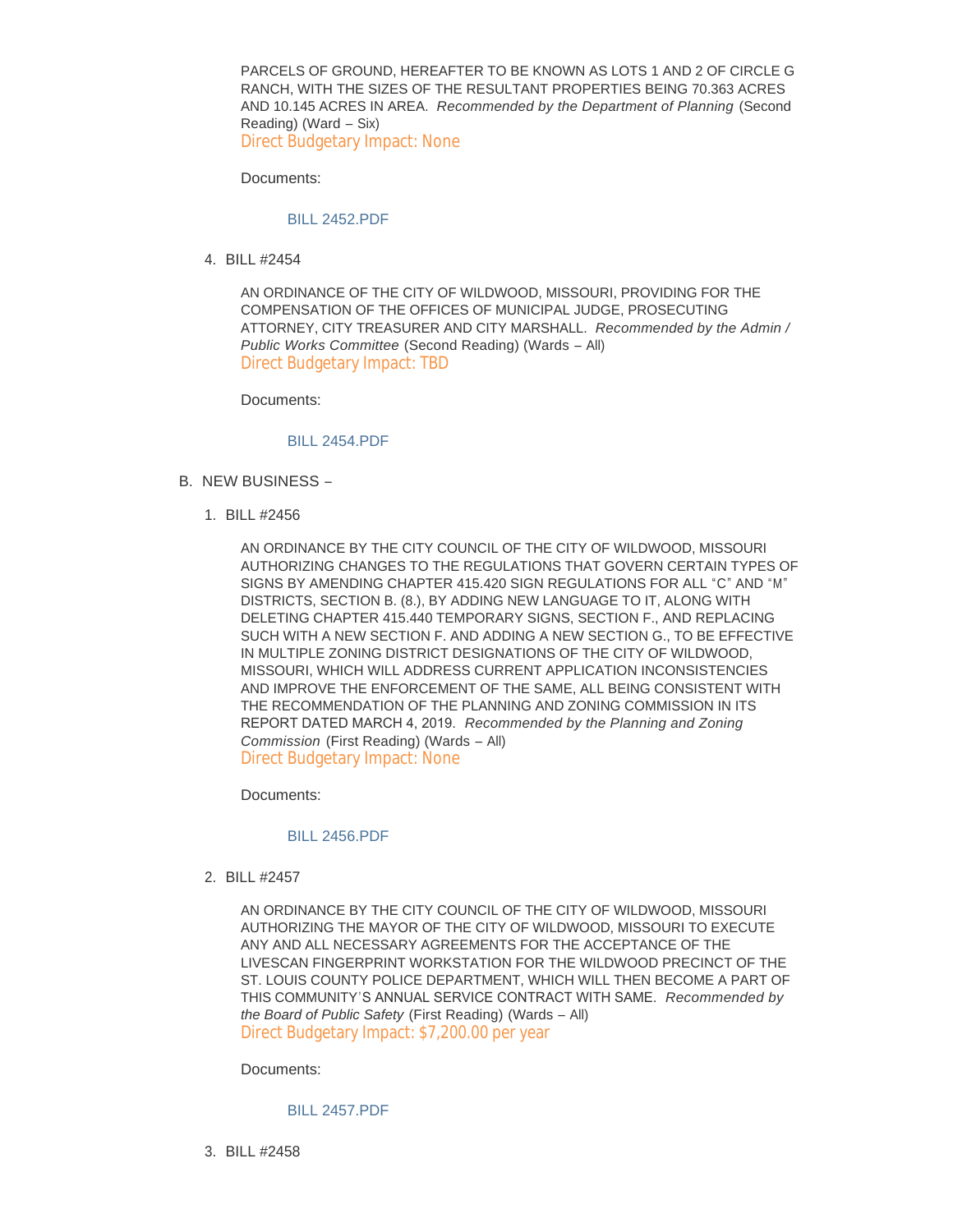AN ORDINANCE OF THE CITY OF WILDWOOD, MISSOURI, AUTHORIZING THE CO-INTERIM CITY ADMINISTRATORS TO NEGOTIATE FOR THE PURCHASE OF A MODULAR VEHICLE BARRIER SYSTEM AND ASSOCIATED TRAILER FOR DEPLOYMENT PURPOSES FROM ADVANCED SECURITY TECHNOLOGIES LLC. *Recommended by the Board of Public Safety* (First Reading) (Wards – All) Direct Budgetary Impact: \$75,258.00

Documents:

#### [BILL 2458.PDF](https://www.cityofwildwood.com/AgendaCenter/ViewFile/Item/19559?fileID=25742)

BILL #2459 4.

AN ORDINANCE OF THE CITY OF WILDWOOD, MISSOURI, HEREBY CHANGING THE NAME OF A SECTION OF EATHERTON ROAD LOCATED BETWEEN STATE ROUTE 109 AND THE EXTENTION OF TAYLOR ROAD TO BE HEREAFTER NAMED AND KNOWN AS TAYLOR ROAD. *Recommended by the Admin / Public Works Committee* (First Reading) (Ward – Five) Direct Budgetary Impact: \$200.00

Documents:

#### [BILL 2459.PDF](https://www.cityofwildwood.com/AgendaCenter/ViewFile/Item/19560?fileID=25743)

BILL #2460 5.

AN ORDINANCE AUTHORIZING THE MAYOR OF THE CITY OF WILDWOOD, MISSOURI, TO EXECUTE A SUPPLEMENTAL AGREEMENT ON BEHALF OF THE CITY OF WILDWOOD WITH JUNEAU ASSOCIATES FOR ADDITIONAL DESIGN SERVICES REQUIRED FOR THE EATHERTON ROAD BRIDGE REPLACEMENT PROJECT OVER BONHOMME CREEK WITHIN THE CITY OF WILDWOOD. *Recommended by the Co-Interim City Administrators and the Department of Public Works (First Reading) (Wards* – One and Three)

Direct Budgetary Impact: \$22,422.85

Documents:

#### [BILL 2460.PDF](https://www.cityofwildwood.com/AgendaCenter/ViewFile/Item/19561?fileID=25744)

- IX. RESOLUTIONS
	- A. RESOLUTION #2019-16

A RESOLUTION BY THE CITY COUNCIL OF THE CITY OF WILDWOOD, MISSOURI AUTHORIZING THE MAYOR OF THE CITY OF WILDWOOD, MISSOURI TO EXECUTE A CONTRACT WITH PATTERHN IVES FOR THE DEVELOPMENT OF PRELIMINARY SPECIFICATIONS AND RECONSTRUCTION PLANS OF THE ESSEN LOG CABIN, THEREBY ALLOWING THE BIDDING PROCESS TO PROCEED WITH A DEFINED SET OF PARAMETERS FOR THIS EFFORT. *Recommended by the Historic Preservation Commission* (Wards – All) Direct Budgetary Impact: \$11,040.00

Documents:

#### [RESOLUTION 2019-16.PDF](https://www.cityofwildwood.com/AgendaCenter/ViewFile/Item/19563?fileID=25745)

B. RESOLUTION #2019-17

A RESOLUTION BY THE CITY COUNCIL OF THE CITY OF WILDWOOD, MISSOURI ENDORSING, AND THEREBY AUTHORIZING, THE DEPARTMENT OF ADMINISTRATION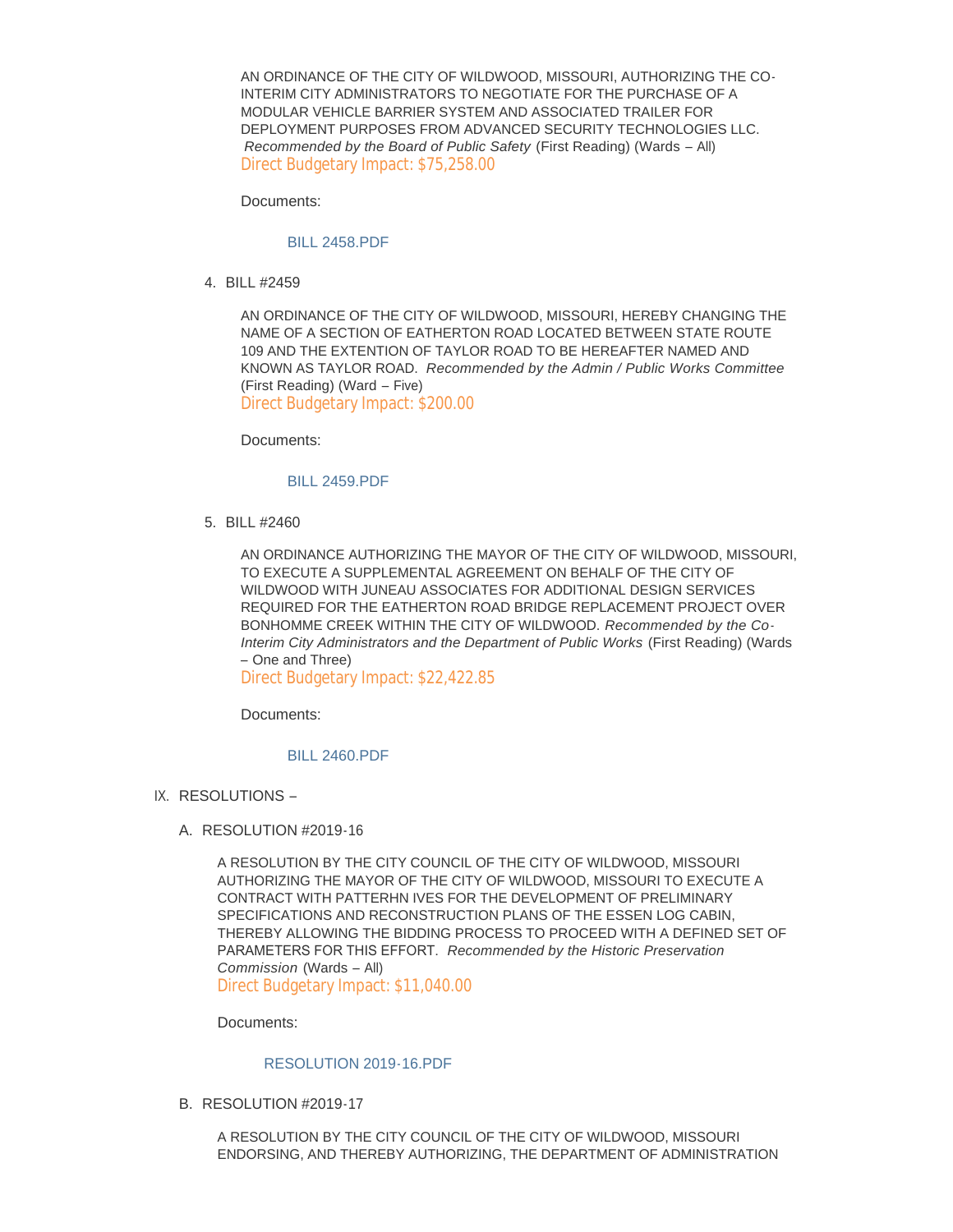TO ADD A PART-TIME, TEMPORARY PROJECT MANAGER FOR THE DEPARTMENT OF PUBLIC WORKS, PER THE DIRECTION AND RECOMMENDATION OF THE ADMINISTRATION AND PUBLIC WORKS COMMITTEE OF CITY COUNCIL, WHICH OCCURRED AT ITS MEETING OF MARCH 5, 2019. *Recommended by the Admin / Public Works Committee* (Wards – All) Direct Budgetary Impact: Use of funds from budgeted unfulfilled Maintenance Worker position; mid-year budget adjustment

Documents:

### [RESOLUTION 2019-17.PDF](https://www.cityofwildwood.com/AgendaCenter/ViewFile/Item/19564?fileID=25748)

- X. MISCELLANEOUS
	- A. Approval Of Expenditures

Documents:

## [APPROVAL OF EXPENDITURES.PDF](https://www.cityofwildwood.com/AgendaCenter/ViewFile/Item/19566?fileID=25746)

- B. Receive And File One (1) Item
	- 1. A Recommendation Report By The Department Of Planning Regarding A Request To Alter The Street Light Selection For This Location Within The Town Center Area, Being Specific To P.Z. 15, 16, And 17-14 Bordeaux Estates At Wildwood – Plat Two; R-3 10,000 Square Foot Residence District, With A Planned Residential Development Overlay District ("Neighborhood Edge" District), Thereby Allowing A More Standard Pole And Fixture In Association With The Public Streetscape That Is Required In Association With This Three (3) Lot Development Located On The West Side Of East Avenue, South Of Manchester Road . (Ward – Eight)

Documents:

#### RECEIVE AND FILE - [P.Z. 15 16 AND 17-14 BORDEAUX ESTATES.PDF](https://www.cityofwildwood.com/AgendaCenter/ViewFile/Item/19568?fileID=25747)

C. Privacy Policy/Use Of Residents' Email Addresses Provided To City

Documents:

MISC - PRIVACY POLICY - [USE OF RESIDENT EMAIL ADD. PROVIDED TO](https://www.cityofwildwood.com/AgendaCenter/ViewFile/Item/19569?fileID=25760)  CITY.PDF

D. Censure Of Council Member Greg Stine - Council Member Stine

Documents:

### MISC - [CENSURE OF COUNCIL MEMBER GREG STINE.PDF](https://www.cityofwildwood.com/AgendaCenter/ViewFile/Item/19570?fileID=25780)

XI. ADJOURNMENT

City Council Will Consider and Act Upon the Matters Listed Above, and Such Others as May Be Presented at the Meeting and Determined to Be Appropriate for Discussion at That Time.

*Notice is hereby given that the City Council may also hold a closed meeting for the purpose of dealing with matters relating to one or more of the following: Legal Actions, Causes of Action, Litigation or Privileged Communications Between the City's Representatives and its Attorneys [RSMO 610.021(1) 1994]; Lease, Purchase or Sale of Real Estate [RSMO 610.021 (2) 1994]; hiring, firing, disciplining or promoting employees by a public governmental body*